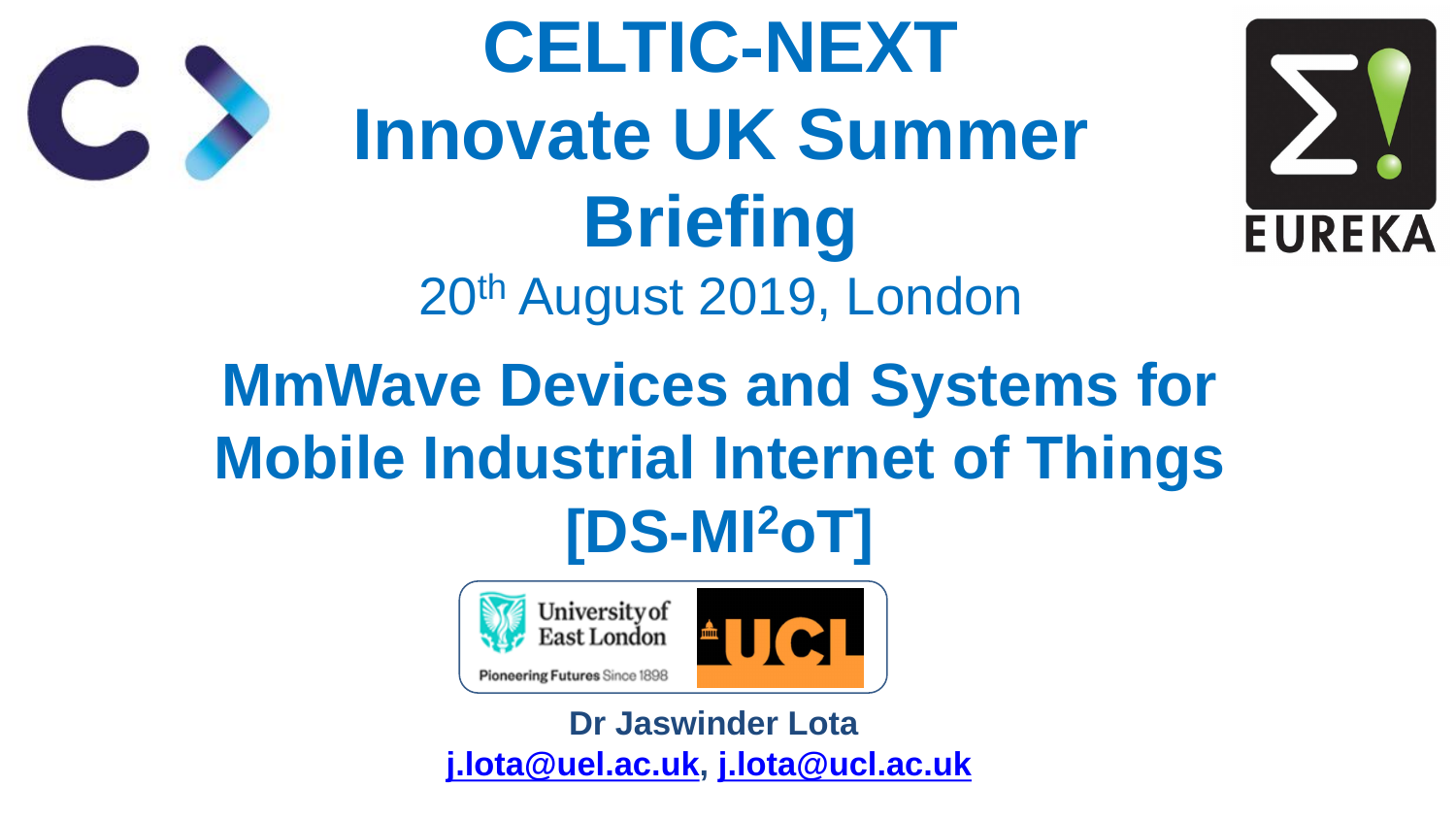

### *What is the main benefit of the idea/proposal? Key technology enabler for MmWave Cellular IoT What makes the added value? Hardware-informed algorithms together with the circuits, for the particular MI<sup>2</sup>oT challenges that require combined data transmission and localisation. Why should I participate in the project?*



- 
- 
- *Enable headstart for next generation mmWave cellular IoT*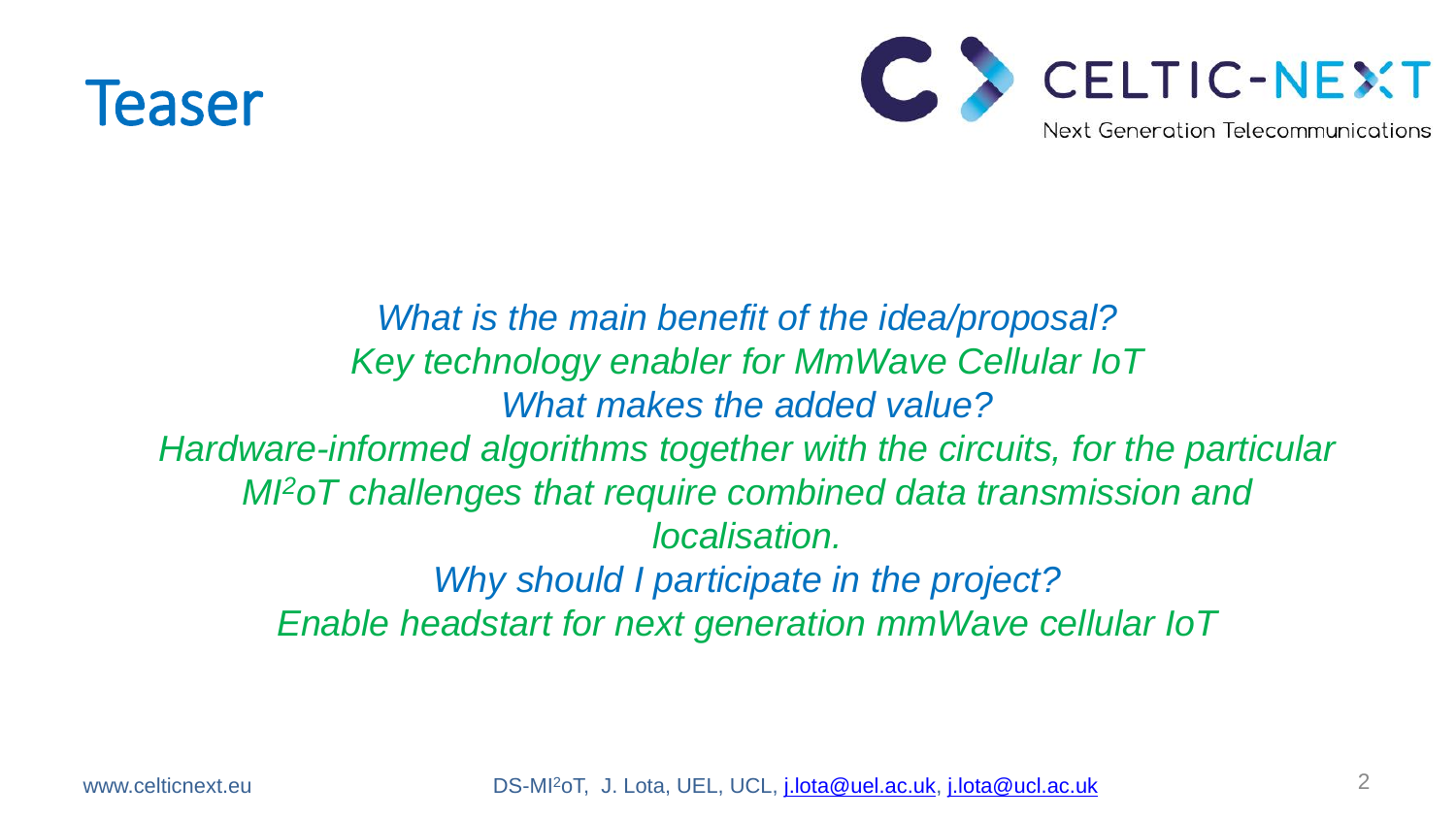# Organisation Profile

**Dr Jaswinder Lota** *SMIEEE, FHEA*  **Reader in Communications & Signal Processing**

**Connected Devices and Systems Department of Engineering & Computing University of East London, London E16 2RD UK j.lota@uel.ac.uk**

**Sensors Circuits and Systems Department of Electronic & Electrical Engineering (Hon) University College London, London WC1E 7JE j.lota@ucl.ac.uk**

**Christos Masouros \***  *Prof Andreas Demosthenous<sup>1</sup> FIEEE* **Assoc. Prof** 

**Sensors Circuits and Systems Department of Electronic & Electrical Engineering (Hon) University College London, London WC1E 7JE \*c.masouros@ucl.ac.uk, ˥ a.demosthenous@ucl.ac.uk**

[www.celticnext.eu](http://www.celticnext.eu/) DS-MI<sup>2</sup>oT, J. Lota, UEL, UCL, [j.lota@uel.ac.uk,](mailto:j.lota@uel.ac.uk) [j.lota@ucl.ac.uk](mailto:j.lota@ucl.ac.uk) 3





Research draws together expertise from two leading Wireless Communications and Circuits groups in University College London (UCL) and University of East London (UEL UCL is committed to supporting collaborative research in wireless communications by, for instance, being part of the £1.13M 2009-2012 project "UK-China Science Bridges: R&D on B4G Wireless Mobile Communications" funded by RCUK, and as a member of the industrially led WWRF forum, dedicated to addressing societal challenges through wireless communications. Recently, Aeroflex Inc. (USA) donated £1.5M worth of network development equipment toward the establishment of the Wireless Laboratory at UCL, providing unique facilities for hands-on research in LTE/5G technologies, that will serve as the experimentation platform of this project... UEL has been successful in obtaining FP7 and H2020 grants in excess of over £6M for ICT and KTPs (2018-21) amounting to £1M, including for signal processing and digital design/hardware acceleration.

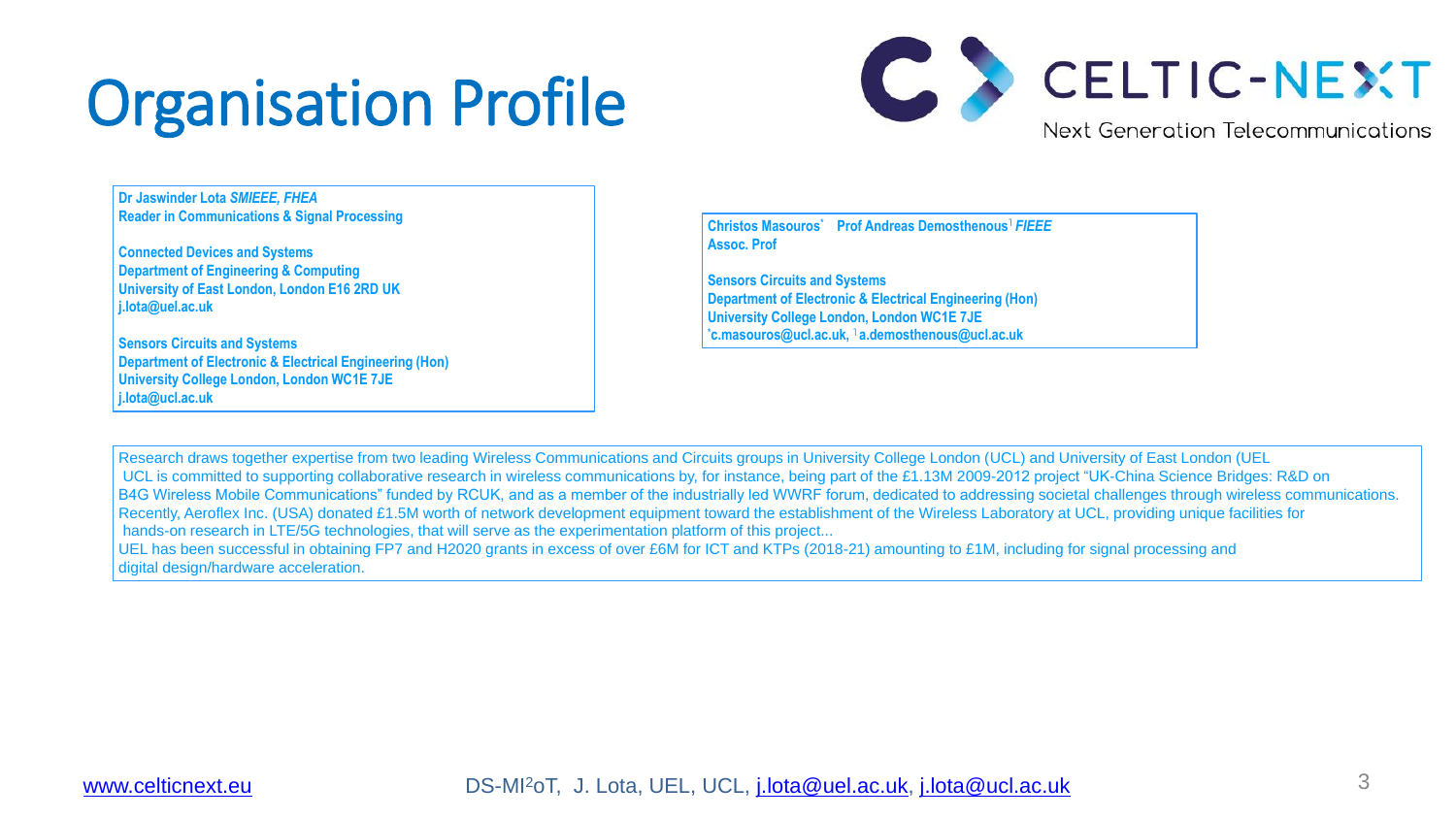# Proposal Introduction (1)









- 
- 
- 

interference and device complexity





FoF: High location accuracy 5m-20 cm. Radar sensors can locate, but , cannot communicate

Public Safety D2D adhoc mobile network





5GNR Rel-16 will allocate above 6 GHz f(MmWave) frequencies to facilitate 5x increase in capacity, and ~23x faster response (as compared to the current 4G network) with 1.4 GB/s of median of browsing speed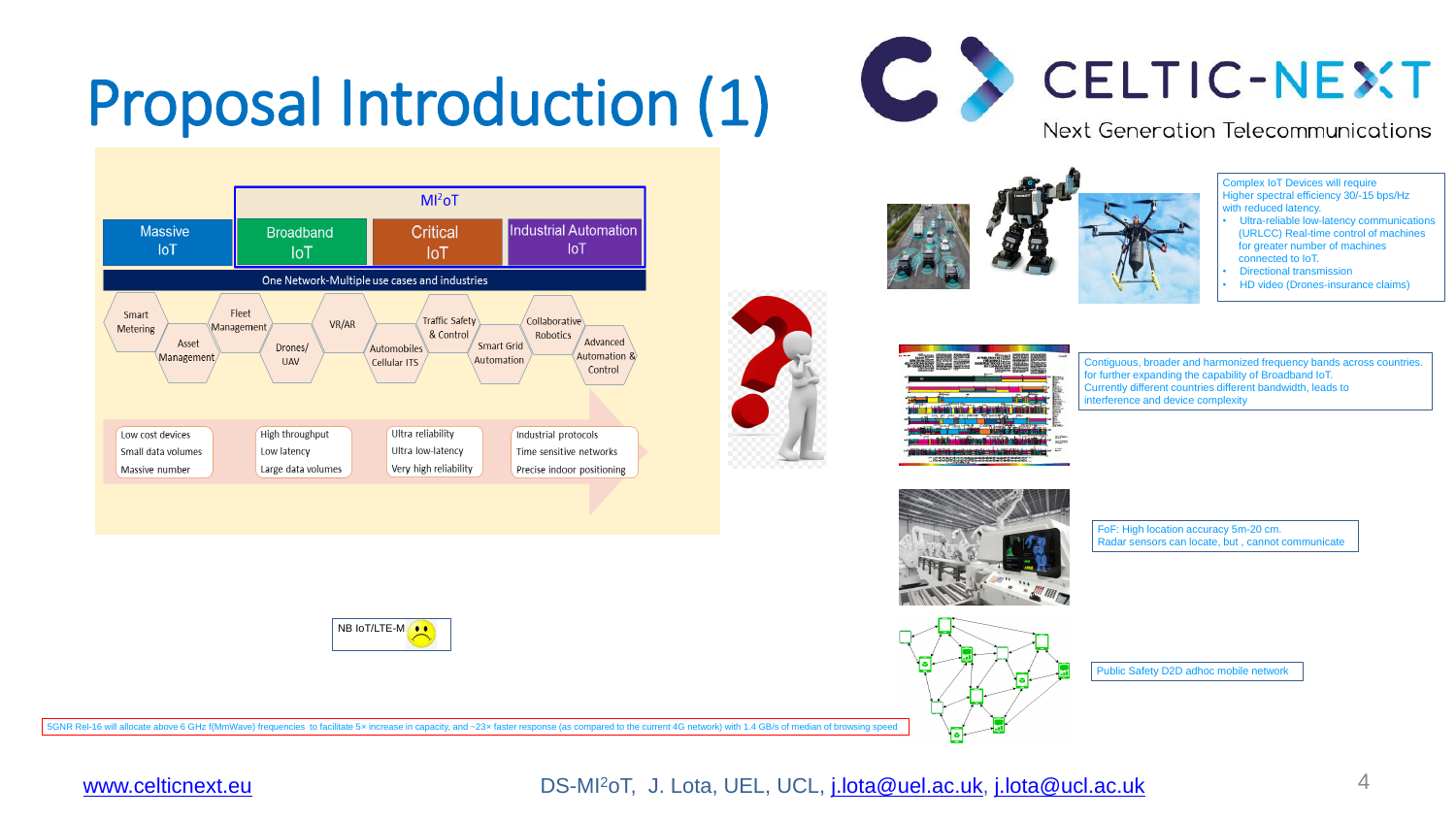## Proposal Introduction (1)











www.celticnext.eu **DS-MI<sup>2</sup>oT, J. Lota, UEL, UCL, [j.lota@uel.ac.uk](mailto:j.lota@uel.ac.uk)**, [j.lota@ucl.ac.uk](mailto:j.lota@ucl.ac.uk) 5



### **CHALLENGES ADDRESED AT UEL, UCL**

- **Fast Beam switching**
- CSI-robust transmission with analog codebooks, even non-coherent transmission
- Novel strategies for hybrid beamforming with low-resolution DACs/ADCs that can lower the power consumption
- Joint accurate localisation and mmWave data rate transfer
- Low power ASIC for Doppler and Range Computation

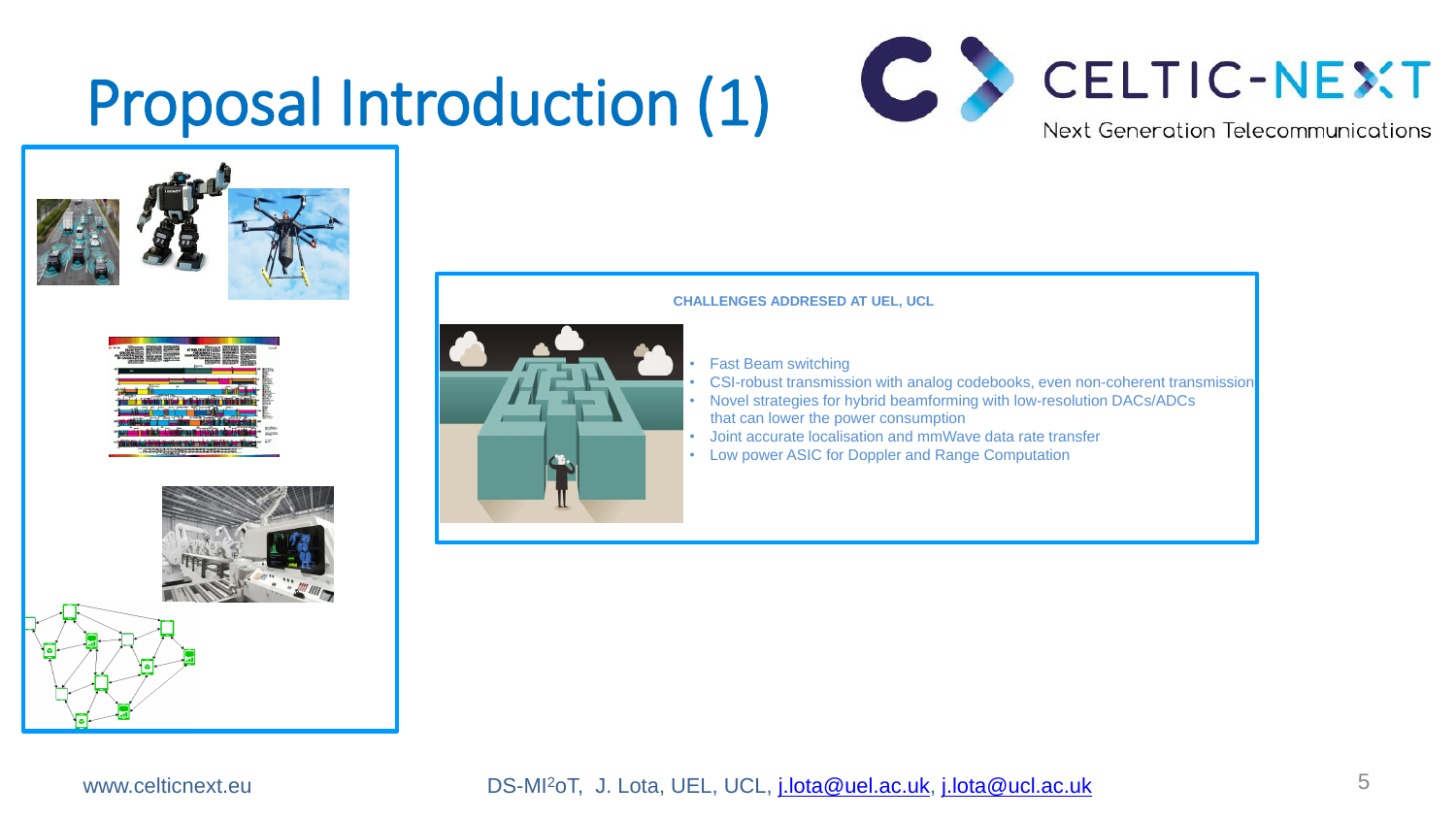# Proposal Introduction (2)

6

*Impact:*

*A paradigm shift in the design of MI<sup>2</sup>oT devices by jointly designing hardware-informed algorithms together with the circuits, for the particular MI<sup>2</sup>oT challenges that require combined data transmission and localisation.*

www.celticnext.eu DS-MI<sup>2</sup>oT, J. Lota, UEL, UCL, [j.lota@uel.ac.uk](mailto:j.lota@uel.ac.uk), [j.lota@ucl.ac.uk](mailto:j.lota@ucl.ac.uk)



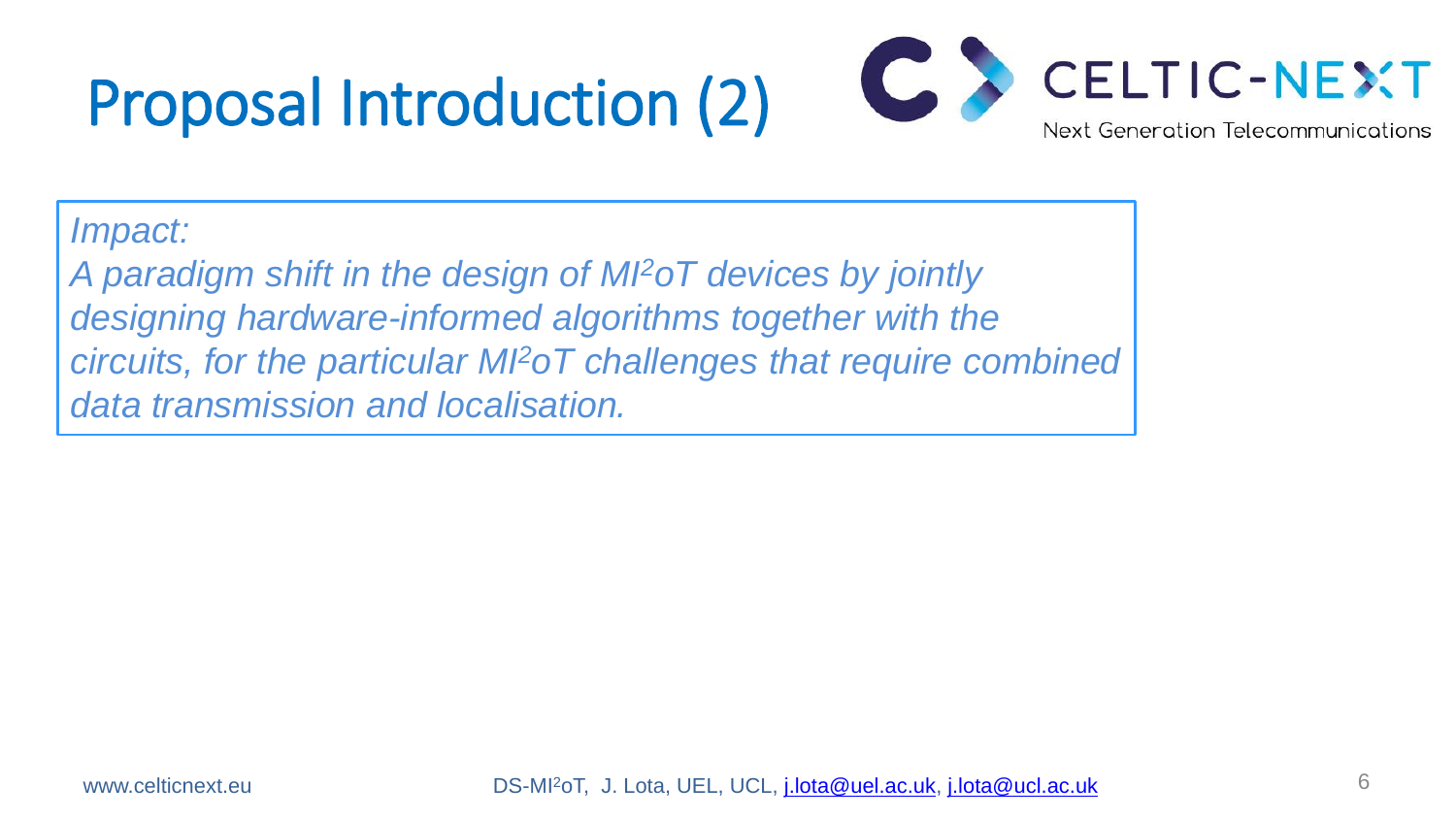## Partners

### *Existing consortium UEL, UCL. Expertise, profiles and types of partners we are looking for:* • *Autonomous vehicles, mobile robots and drones.*



[www.celticnext.eu](http://www.celticnext.eu/) DS-MI<sup>2</sup>oT, J. Lota, UEL, UCL, [j.lota@uel.ac.uk,](mailto:j.lota@uel.ac.uk) [j.lota@ucl.ac.uk](mailto:j.lota@ucl.ac.uk)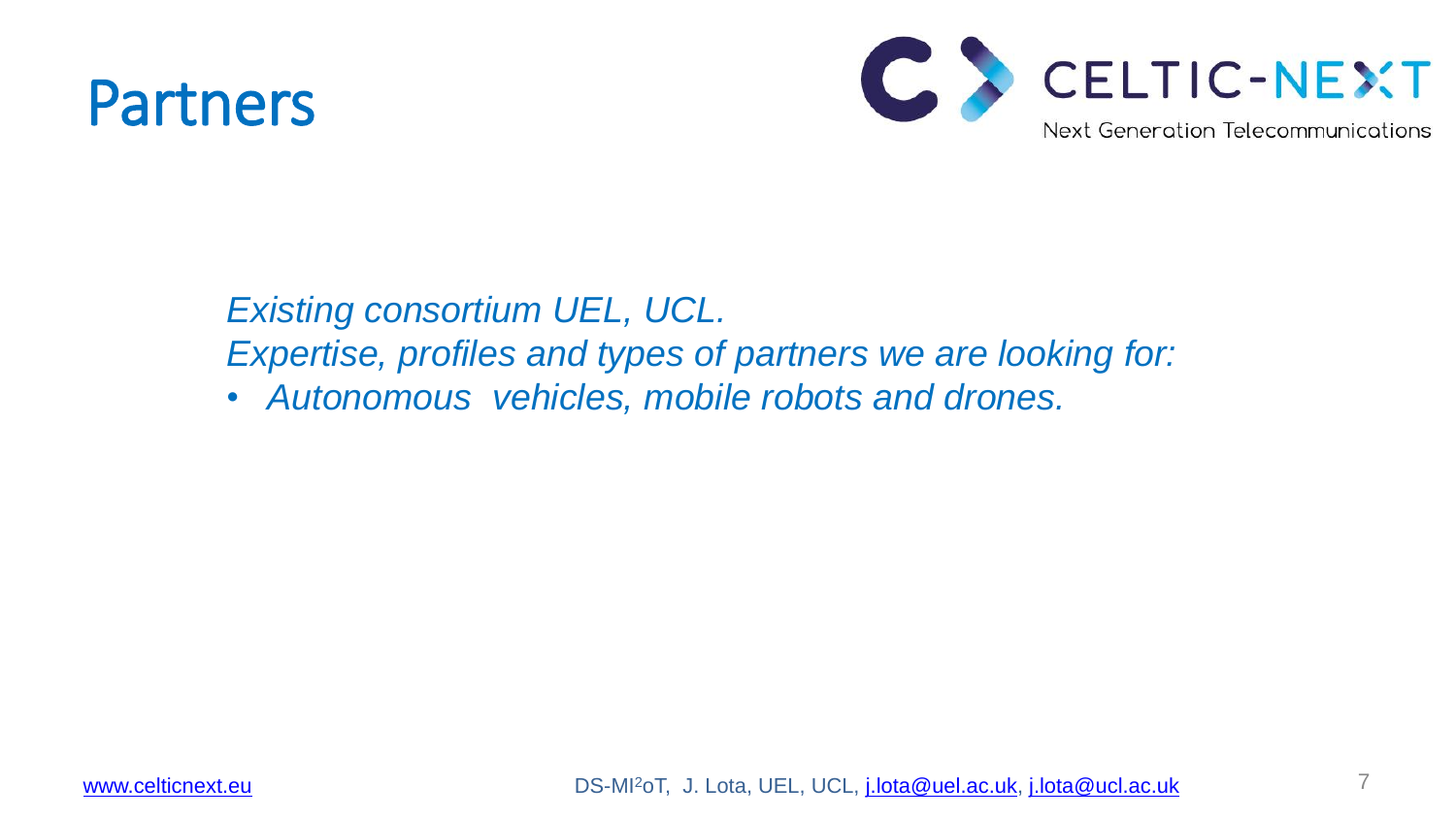## Contact Info

### **For more information and for interest to participate please contact:**

Dr Jaswinder Lota [j.lota@uel.ac.uk,](mailto:j.lota@uel.ac.uk) [j.lota@ucl.ac.uk](mailto:j.lota@ucl.ac.uk)

Telephone 02082232131